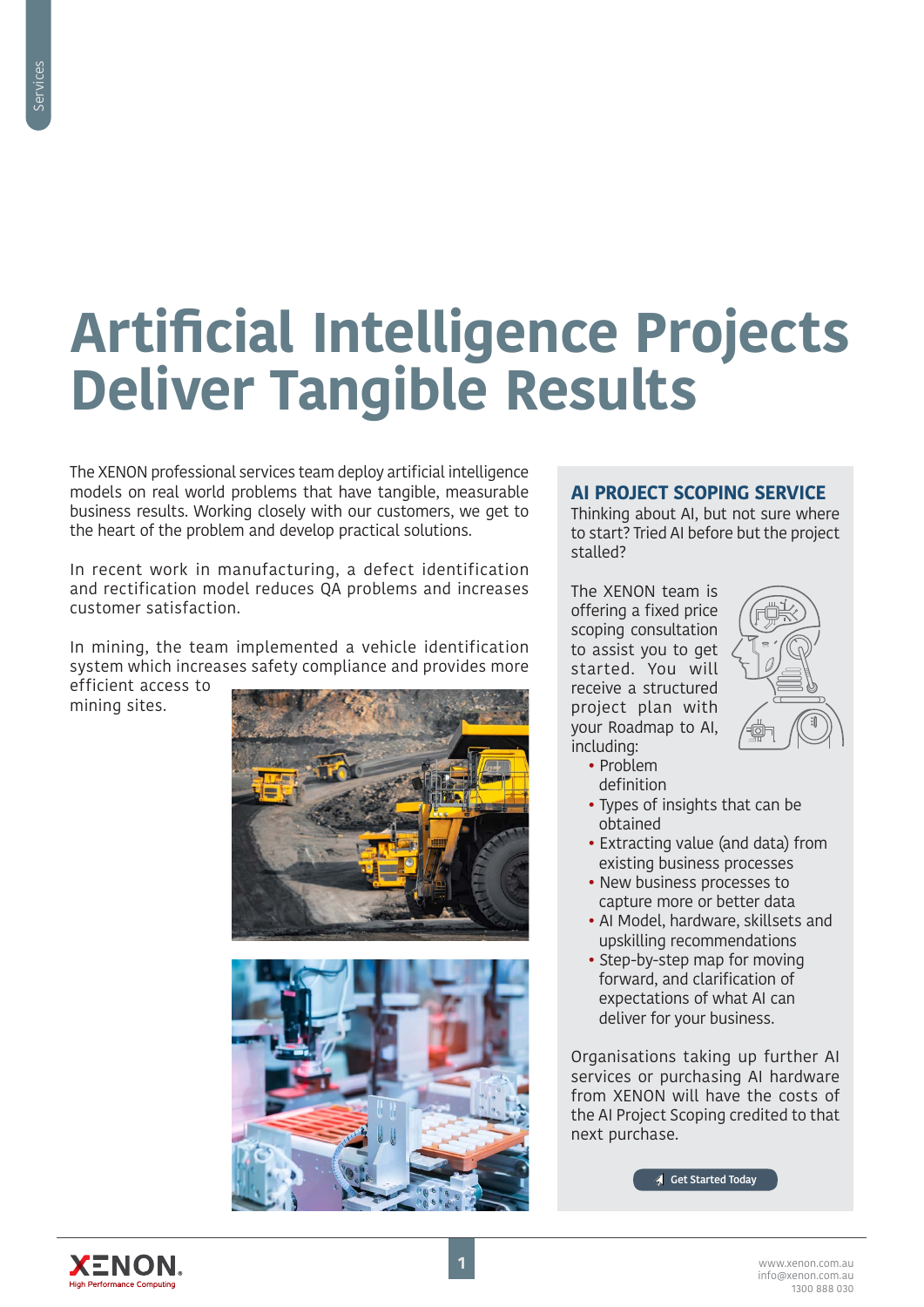

### **CASE STUDY: MANUFACTURING**

The client is a start-up, helping industry customers identify and manage manufacturing defects. They had developed a data set and models using traditional computer vision techniques to identify and classify defects. They brought the XENON team in to see how they could improve their capabilities.

Data labelling was being done in-house and was a very expensive and time consuming process. The labelling process is also very subjective, and often labels for the same data would vary depending on who was classifying the defect image. The XENON team was able to implement a process for external, professional data labellers to take over this task, which resulted in lower costs and increased consistency.

Defect data is often very rare, so we also implemented new deep learning models that can be trained while working within the constraints of limited example data. The deep learning models were also trained to deal with inconsistencies and natural variations in defects, developing a robust response to variations with increased accuracy and greater richness in reporting data.

This has developed into a long-term engagement, where we form a permanent part of the client's team. And the better identification of defects has resulted in fewer defects overall. This has reduced wastage, increased material efficiency, and lifted overall quality in the manufacturing process which also has benefited customers' experience of the product.





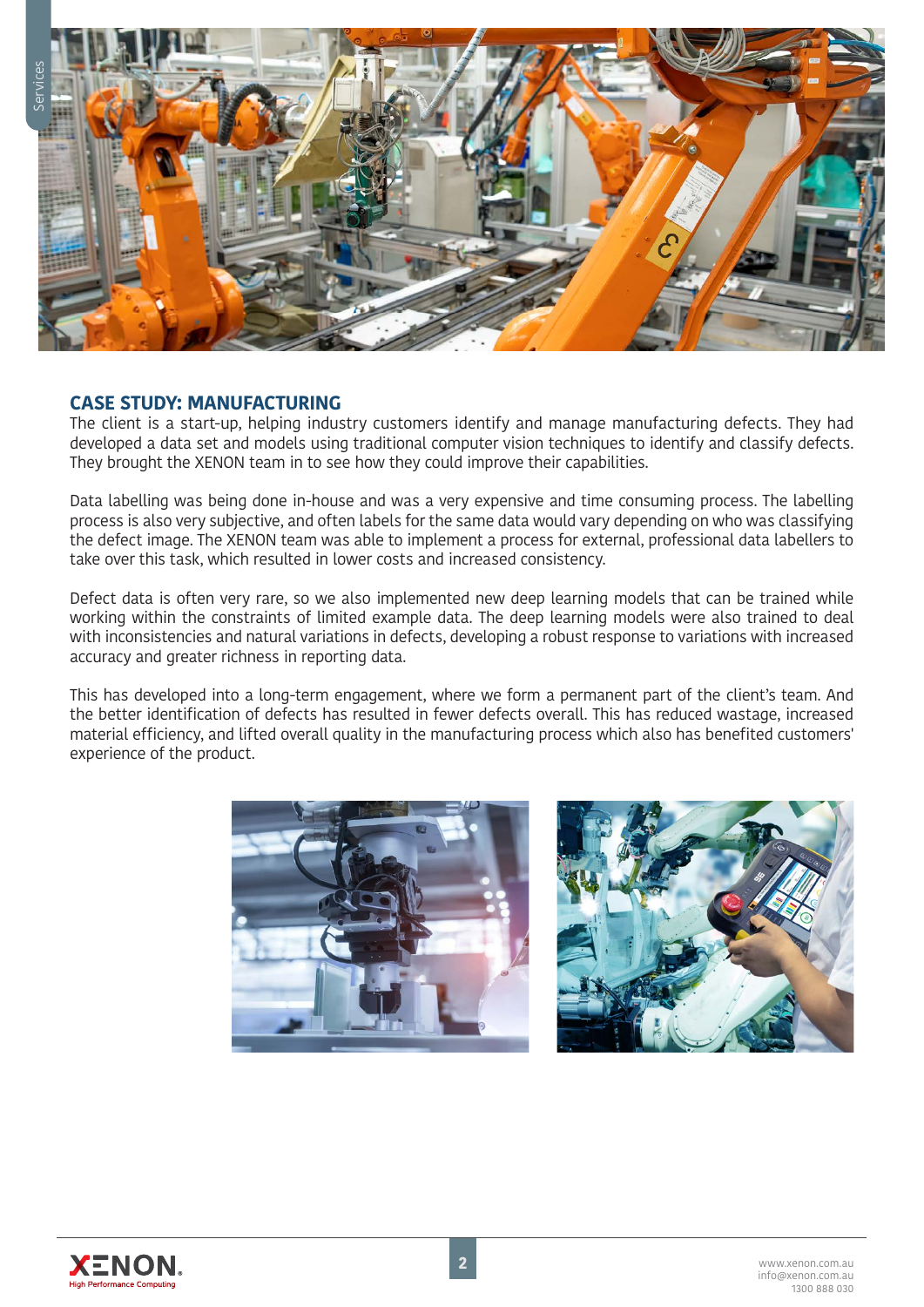

# **CASE STUDY: MINING**

The mining customer was looking for a solution to help them identify vehicles on their worksites and track their movements on various parts of the site. They also had some unique environmental constraints – camera mounting points were exposed, video feeds often obscured and dusty, and the general environment was dusty and hard on computer equipment.

The XENON team developed a computer vision based solution to identify and track the movement of vehicles on the worksite. This involved advice on data collection, assistance with data labelling, and developing software and trained AI models that detect and read license plates and other identification marks on the vehicles and classifies them by type. The model also had to be robust and able to accurately function with poor images and vehicles.

The XENON team also assisted with the implementation of the final solution, adapting the hardware and software to the unique environment of the client. This included implementing fan-less, ruggedized computer units and a parallel threaded software to run effectively at the edge on these lower power compute units. Implementation also included integration of the solution into existing systems and ERP related to the vehicle movements.